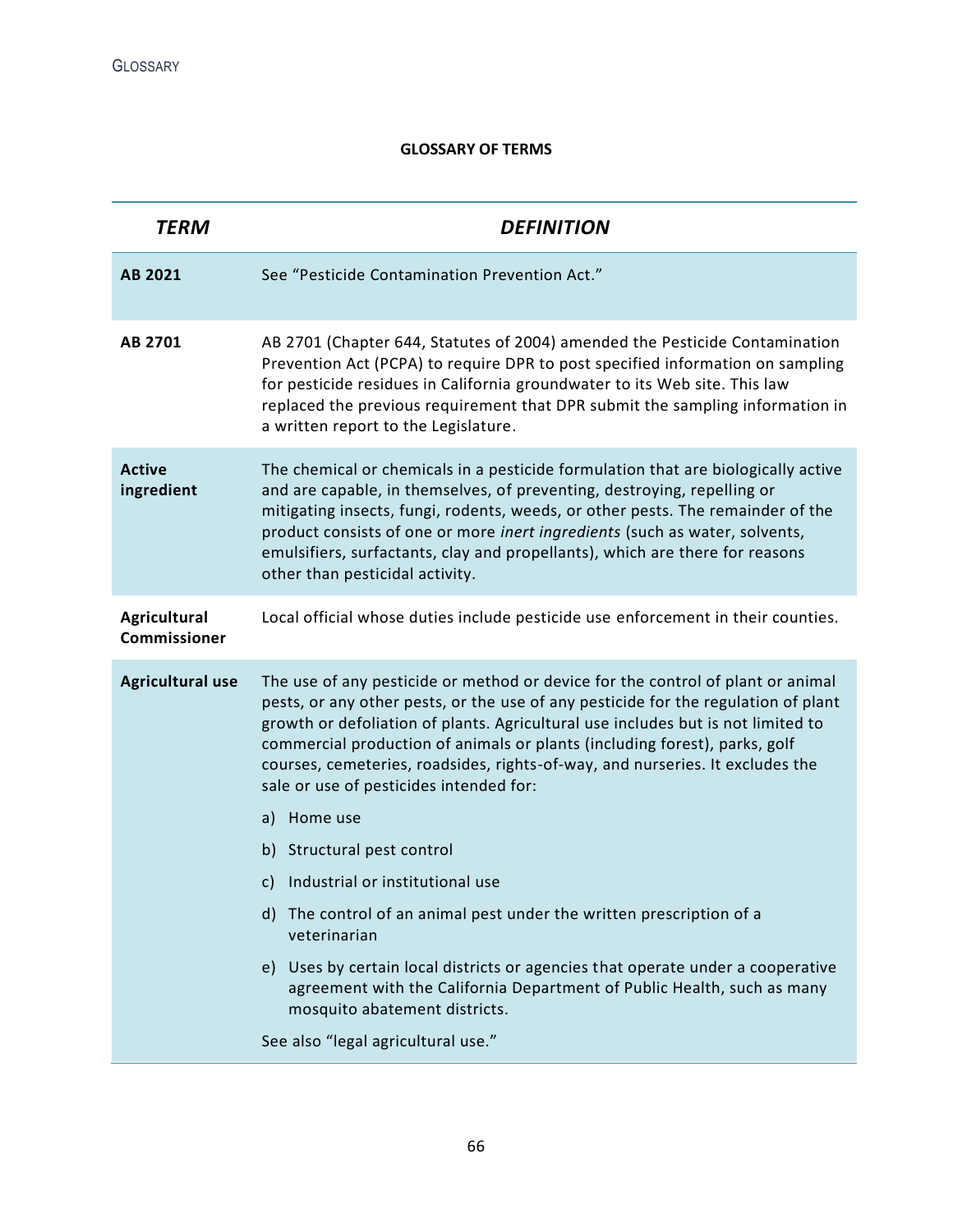| <b>TERM</b>                                       | <b>DEFINITION</b>                                                                                                                                                                                                                                                                                                                     |
|---------------------------------------------------|---------------------------------------------------------------------------------------------------------------------------------------------------------------------------------------------------------------------------------------------------------------------------------------------------------------------------------------|
| <b>Analysis</b>                                   | For the well inventory data, it is the act of determining whether a substance is<br>present in a water sample using laboratory methodology.                                                                                                                                                                                           |
| Cal/EPA                                           | California Environmental Protection Agency. Comprised of the Department of<br>Pesticide Regulation, the Department of Toxic Substances Control, the Water<br>Resources Control Board, the Air Resources Control Board, and the Office of<br>Environmental Health Hazard Assessment.                                                   |
| <b>California Code</b><br>of Regulations<br>(CCR) | Regulations formally adopted by state agencies. Regulations about pesticides<br>and pest control operations are mainly in Title 3, Division 6, and Title 16,<br>Division 19.                                                                                                                                                          |
| Chemigation                                       | Applying pesticide through an irrigation system or mixing with irrigation water<br>before the water is applied to the soil or crop.                                                                                                                                                                                                   |
| Degradation                                       | With respect to pesticides, degradation is the breakdown of the parent<br>chemical by the action of microbes, water, air, sunlight, or other agents into<br>daughter products (degradates) that may undergo further degradation by<br>similar processes.<br>With respect to groundwater quality, degradation refers to a reduction of |
|                                                   | water quality.                                                                                                                                                                                                                                                                                                                        |
| <b>Detection</b>                                  | A well water sample in which the presence of a pesticide is detected at or<br>above the minimum detection limit of the analytical instruments used for<br>analysis of the pesticide under investigation. A detection may be designated as<br>confirmed or unconfirmed.                                                                |
| <b>Director</b>                                   | In the context of this report, "director" means director of the Department of<br>Pesticide Regulation.                                                                                                                                                                                                                                |
| Environmental<br>fate                             | Describes the processes by which pesticides move and are transformed in the<br>environment, including persistence in air, water, and soil; reactivity and<br>degradation; migration in groundwater; and bioaccumulation in aquatic or<br>terrestrial organisms.                                                                       |
| <b>FAC</b>                                        | Food and Agricultural Code. Division 6 of the FAC (specifically sections 11401 -<br>12499) pertains to the registration, sale and use of pesticides.                                                                                                                                                                                  |
| <b>Formulation</b>                                | Pesticide product as sold, usually a mixture of active and inert ingredients.                                                                                                                                                                                                                                                         |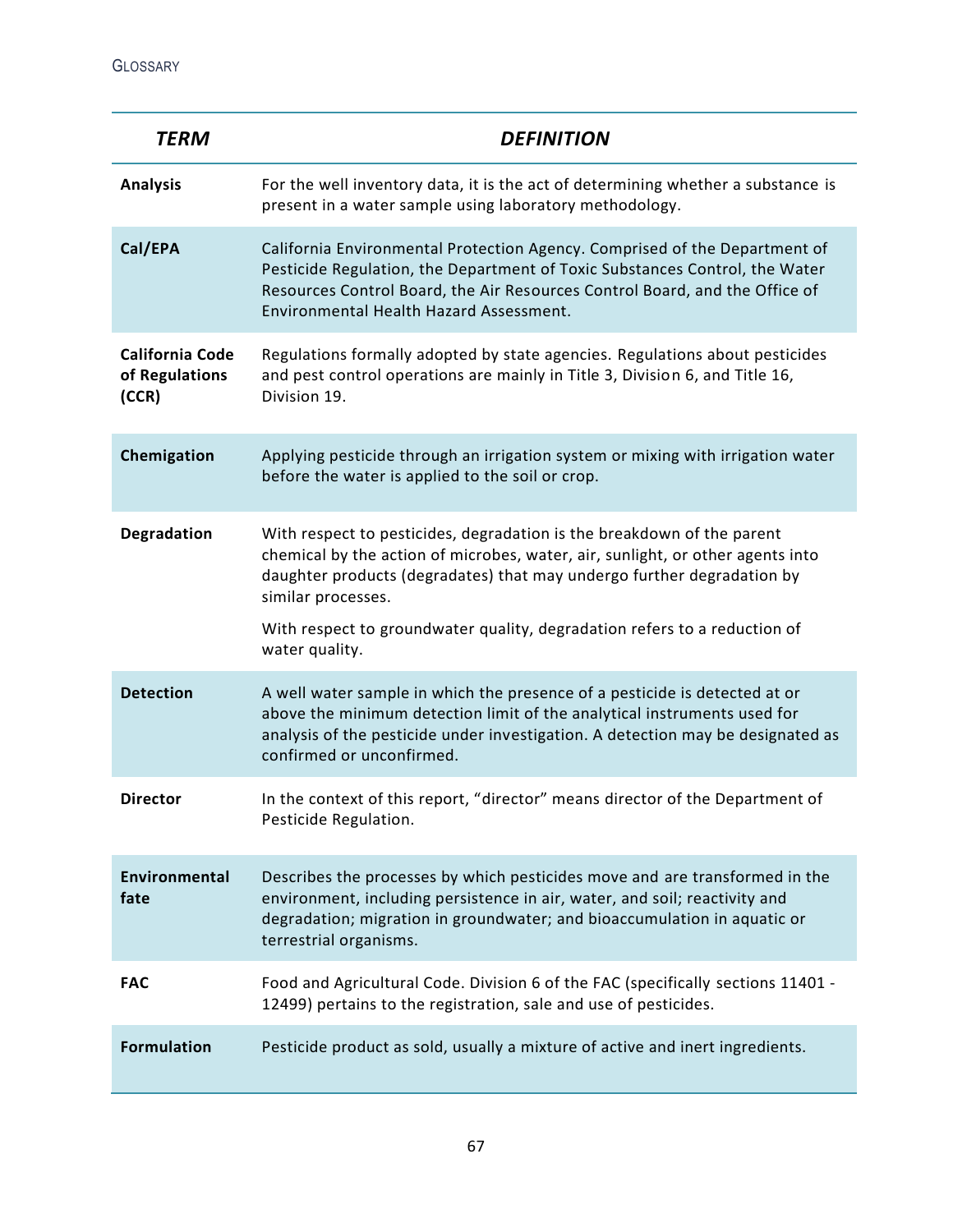GLOSSARY

| <b>TERM</b>                                             | <b>DEFINITION</b>                                                                                                                                                                                                                                        |
|---------------------------------------------------------|----------------------------------------------------------------------------------------------------------------------------------------------------------------------------------------------------------------------------------------------------------|
| Groundwater                                             | Water found below the surface of the land, usually in porous rock formations.                                                                                                                                                                            |
| <b>Ground Water</b><br><b>Protection Area</b><br>(GWPA) | A geographic area defined in state regulations as vulnerable to pesticide<br>contamination though the mechanism of either leaching or runoff.                                                                                                            |
| Groundwater<br><b>Protection List</b><br>(GWPL)         | A list of pesticides having the potential to pollute groundwater included in<br>3CCR section 6800(b).                                                                                                                                                    |
| Inert ingredient                                        | Any substance other than an active ingredient which is intentionally included in<br>a pesticide product. Also known as "other" ingredients, they do not attack a<br>particular pest but may be chemically or biologically active.                        |
| Leaching                                                | A pathway by which agricultural pesticides may reach groundwater; the process<br>by which residues are dissolved in soil water and follow the movement of water<br>through the soil matrix as it recharges a groundwater aquifer.                        |
| Legal<br>agricultural use                               | The application of a pesticide, according to its labeled directions and in<br>accordance with federal and state laws and regulations, for agricultural use as<br>defined in FAC section 11408.<br>See also "agricultural use."                           |
| <b>Maximum</b><br>contaminant<br>level (MCL)            | MCLs are health protective drinking water standards to be met by public water<br>systems. MCLs take into account not only chemicals' health risks but also<br>factors such as their detectability and treatability, as well as the cost of<br>treatment. |
| <b>Maximum</b><br>contaminant<br>level goal<br>(MCLG)   | The level of a contaminant in drinking water below which there is no known or<br>expected risk to health. MCLGs allow for a margin of safety and are non-<br>enforceable public health goals.                                                            |
| <b>Mitigation</b><br>measure                            | A use practice designed to reduce the risk of harm to people or the<br>environment.                                                                                                                                                                      |
| <b>Model</b>                                            | Mathematical equations that represent certain processes. These equations can<br>be implemented in a computer program to facilitate calculations and to test<br>model predictions against measured data.                                                  |
| <b>Monitoring well</b>                                  | A well used principally for any of the follow purposes: (1) observing<br>groundwater levels and flow conditions, (2) obtaining samples for determining                                                                                                   |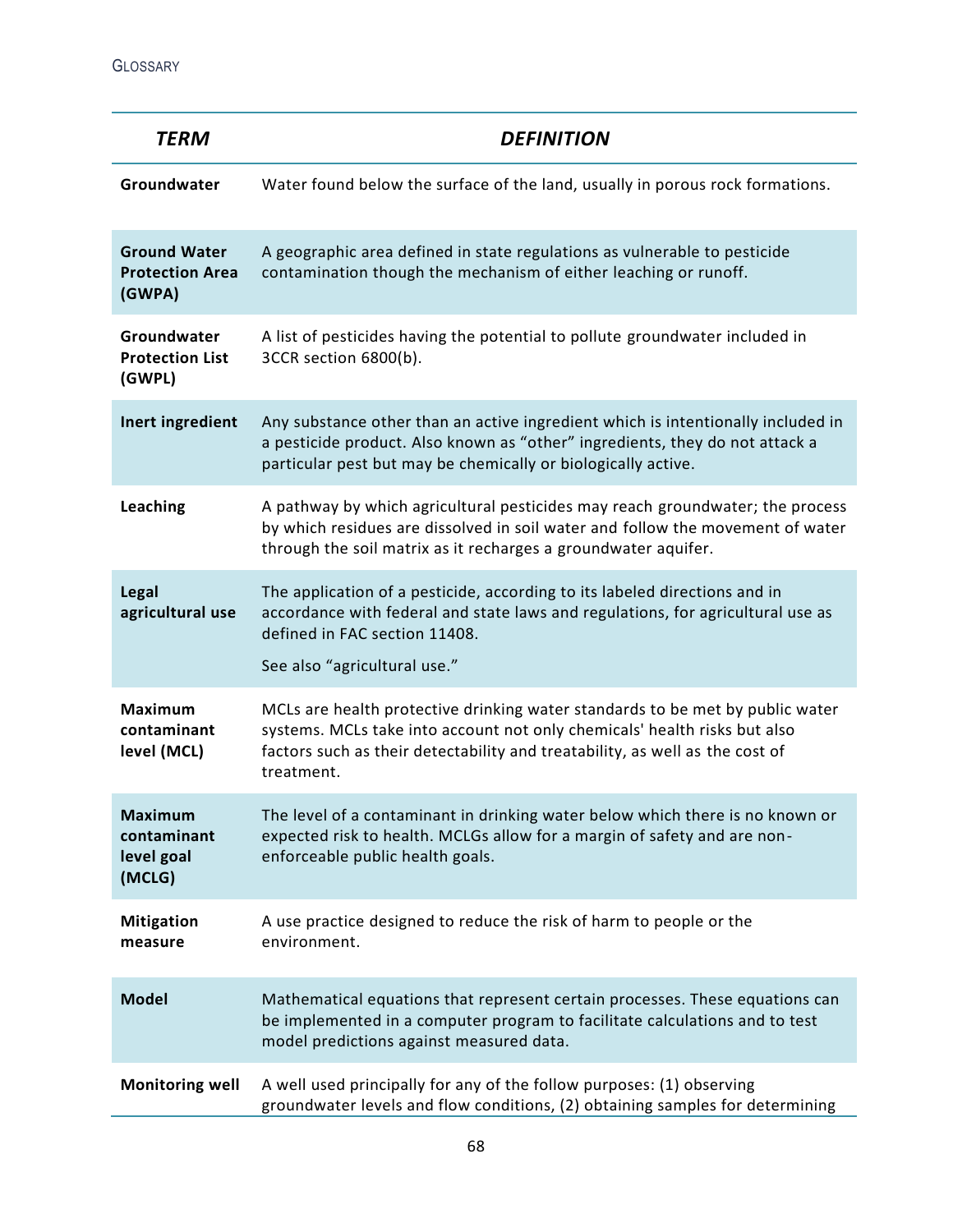| <b>TERM</b>                                                                   | <b>DEFINITION</b>                                                                                                                                                                                                                                                                                                                                                                                                                                                                                                                                                                                                                                                                                                                                                                                                                                                                                                                                                 |
|-------------------------------------------------------------------------------|-------------------------------------------------------------------------------------------------------------------------------------------------------------------------------------------------------------------------------------------------------------------------------------------------------------------------------------------------------------------------------------------------------------------------------------------------------------------------------------------------------------------------------------------------------------------------------------------------------------------------------------------------------------------------------------------------------------------------------------------------------------------------------------------------------------------------------------------------------------------------------------------------------------------------------------------------------------------|
|                                                                               | groundwater quality, or (3) evaluating hydraulic properties of water-bearing<br>strata.                                                                                                                                                                                                                                                                                                                                                                                                                                                                                                                                                                                                                                                                                                                                                                                                                                                                           |
| Non-agricultural<br>use                                                       | See "agricultural use."                                                                                                                                                                                                                                                                                                                                                                                                                                                                                                                                                                                                                                                                                                                                                                                                                                                                                                                                           |
| <b>Nonpoint source</b>                                                        | Pollution sources which are diffuse and do not have a distinct discharge point<br>(compare with point source), for example, applications of agricultural pesticide<br>to crops.                                                                                                                                                                                                                                                                                                                                                                                                                                                                                                                                                                                                                                                                                                                                                                                   |
| Permit                                                                        | Time- and site-specific permits are issued by County Agricultural Commissioners<br>for the use of pesticides designated as restricted materials.                                                                                                                                                                                                                                                                                                                                                                                                                                                                                                                                                                                                                                                                                                                                                                                                                  |
| Pest                                                                          | Any undesired insect, rodent, nematode, fungus, bird, vertebrate, invertebrate,<br>weed, virus, bacteria, or other microorganism (except microorganisms on or in<br>humans or animals) which is declared to be injurious to health or environment.                                                                                                                                                                                                                                                                                                                                                                                                                                                                                                                                                                                                                                                                                                                |
| <b>Pest control</b>                                                           | The use or application of any pesticide. It also means the use of any substance,<br>method or device to control pests; prevent, destroy, repel, mitigate or correct<br>any pest infestation or disorder of plants; or inhibit, regulate, stimulate or<br>otherwise alter plant growth by direct application to plants.                                                                                                                                                                                                                                                                                                                                                                                                                                                                                                                                                                                                                                            |
| <b>Pesticide</b>                                                              | A substance, or mixture of substances, intended to defoliate plants, regulate<br>plant growth, or prevent, destroy, repel, or mitigate any insects, fungi, bacteria,<br>weeds, rodents, predatory animal, or any other form of plant or animal life<br>declared to be a pest detrimental to vegetation, man, animal, or households, or<br>any environment. Also, in California only, a spray adjuvant.                                                                                                                                                                                                                                                                                                                                                                                                                                                                                                                                                            |
| <b>Pesticide</b><br>Contamination<br><b>Prevention Act</b><br>(PCPA, AB 2021) | A law, effective January 1, 1986, which added agricultural use sections 13141<br>through 13152 to Division 7 of the FAC. The PCPA requires the following: 1)<br>each registrant of an agricultural use pesticide to submit environmental fate<br>data to DPR; 2) the Director to use those data to establish a list of pesticides<br>with the potential to pollute groundwater (GWPL); 3) the Director to monitor<br>groundwater for these pesticides; 4) all local, county, and state agencies to<br>report to DPR the results of pesticides sampled in groundwater; 5) the Director<br>to maintain a specified well sampling database and to post certain information<br>annually on its website about pesticides in groundwater; and 6) a specified<br>subcommittee and the Director to conduct a formal review to determine if<br>continued use of a pesticide can be allowed if it is detected and verified in<br>groundwater due to legal agricultural use. |
| Pesticide<br>Management<br>Zone (PMZ)                                         | A geographic surveying unit of approximately one-square-mile, which is<br>vulnerable to groundwater contamination based on detections of pesticides or<br>pesticide degradates in groundwater due to agricultural use. PMZs were<br>formally listed in 3CCR section 6802 and were pesticide specific. The use of a                                                                                                                                                                                                                                                                                                                                                                                                                                                                                                                                                                                                                                                |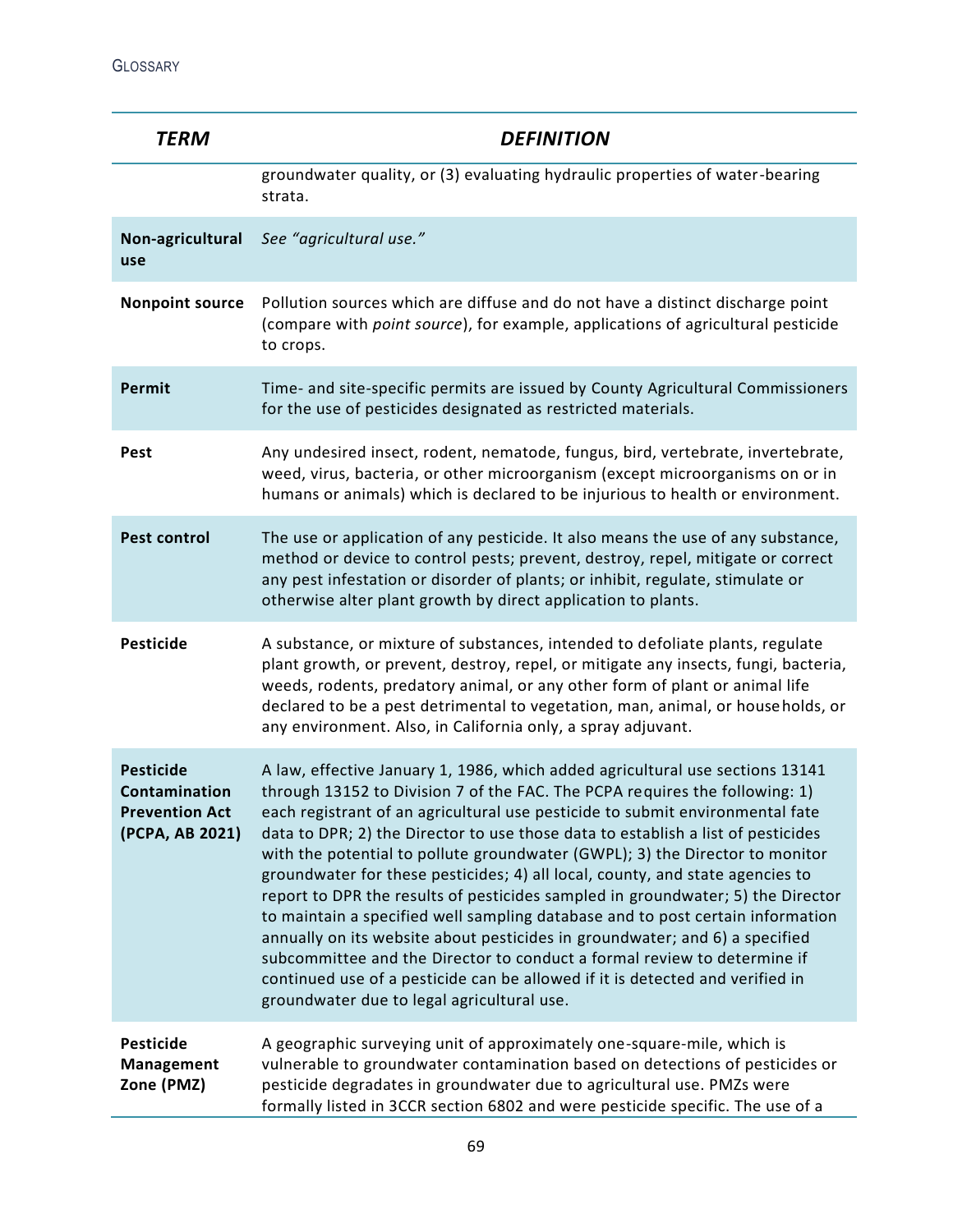| <b>TERM</b>                        | <b>DEFINITION</b>                                                                                                                                                                                                                                                                                                                                                                                     |
|------------------------------------|-------------------------------------------------------------------------------------------------------------------------------------------------------------------------------------------------------------------------------------------------------------------------------------------------------------------------------------------------------------------------------------------------------|
|                                    | pesticide inside its PMZs was subject to certain groundwater protection<br>restrictions and requirements. PMZs were renamed GWPAs in May 2004.                                                                                                                                                                                                                                                        |
| <b>Point source</b>                | A source of contamination, such as a spill or at a waste site, that is initially<br>deposited and concentrated in a small, well-defined area.                                                                                                                                                                                                                                                         |
| <b>Pollution</b>                   | Food and Agriculture Code section 13142 defines "pollution" as "the<br>consequence of polluting," and "pollute" as "to introduce a product into the<br>groundwaters of the state resulting in an active ingredient, other specified<br>ingredient, or a degradation product of a pesticide above a level that does not<br>cause adverse health effects, accounting for an adequate margin of safety." |
| <b>Public health</b><br>goal (PHG) | PHGs are established by OEHHA. They are concentrations of drinking water<br>contaminants that pose no significant health risk if consumed for a lifetime,<br>based on current risk assessment principles, practices, and methods. OEHHA<br>establishes PHGs pursuant to Health and Safety Code section 116365(c) for<br>contaminants with MCLs.                                                       |
| Range                              | When used in the context of mapping locations, a range is a single series or row<br>of townships, each six miles square, extending parallel to, and numbered east<br>and west from, a survey base meridian line.<br>A range is a vertical column of townships.                                                                                                                                        |
| Registered<br>pesticide            | A pesticide product approved by the U.S. EPA and DPR for use in California.                                                                                                                                                                                                                                                                                                                           |
| <b>Regulations</b>                 | These are adopted by state agencies to implement or clarify statutes enacted<br>by the California Legislature. They can also be adopted in response to federal<br>legislation, court decisions, changing technologies, and concerns for the health<br>and well-being of the residents of California.                                                                                                  |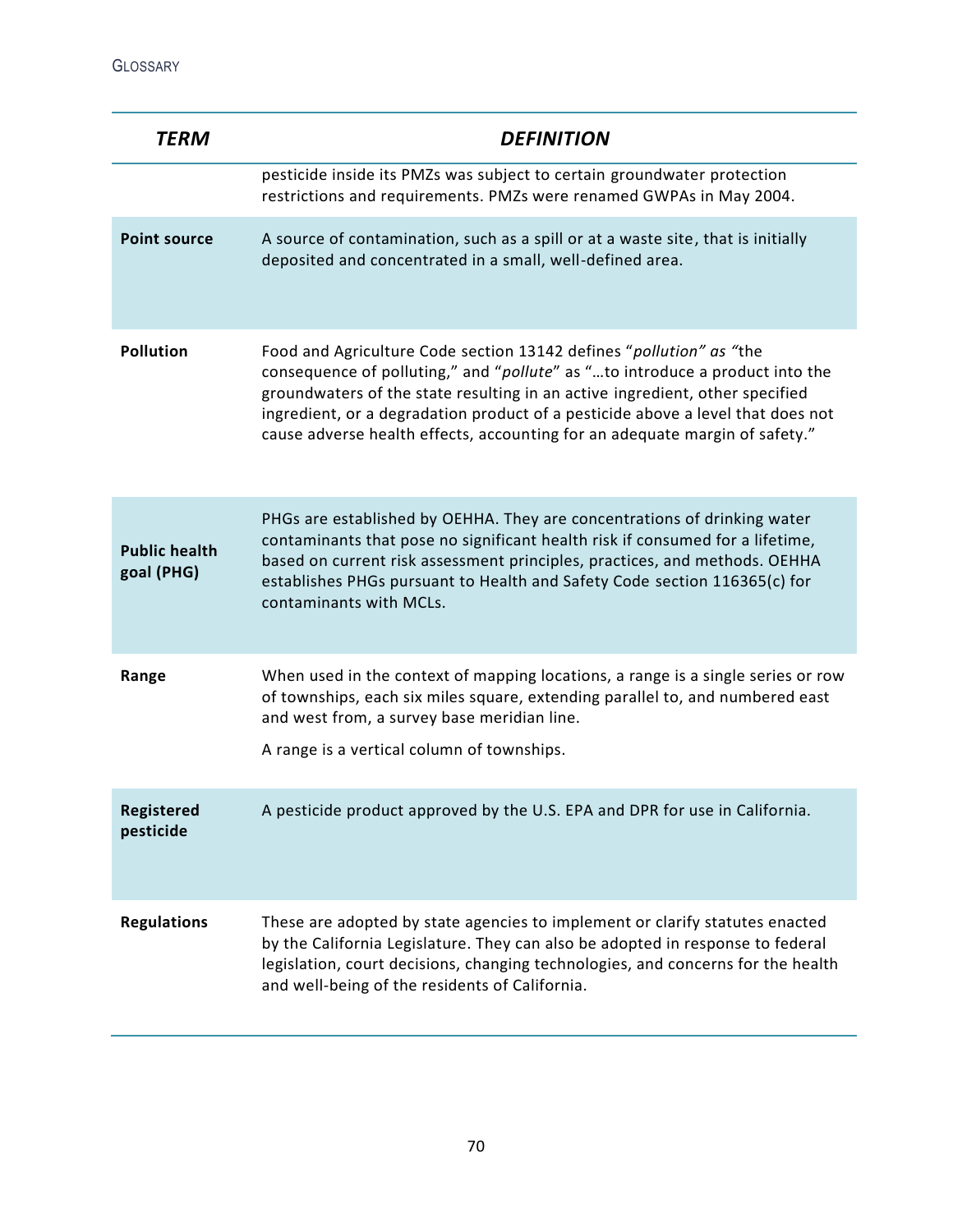GLOSSARY

| <b>TERM</b>                                  | <b>DEFINITION</b>                                                                                                                                                                                                                                                                                                                                                                                                                                                                                                                                                                                   |
|----------------------------------------------|-----------------------------------------------------------------------------------------------------------------------------------------------------------------------------------------------------------------------------------------------------------------------------------------------------------------------------------------------------------------------------------------------------------------------------------------------------------------------------------------------------------------------------------------------------------------------------------------------------|
| <b>Restricted</b><br>material                | A pesticide that with certain exceptions may be possessed or used only by or<br>under the supervision of licensed or certified persons, and only in accordance<br>with a permit issued by the CAC.                                                                                                                                                                                                                                                                                                                                                                                                  |
| Senate Bill (SB)<br>1117                     | SB 1117 of 2014 amended the Pesticide Contamination Prevention Act (PCPA)<br>to require DPR to regulate each active ingredient, other specified ingredient, or<br>degradation product of a pesticide on the GWPL that is detected as a result of<br>lawful agricultural use. It also revises the information that DPR is required to<br>post on its Internet Web site to include pesticide degradation products and<br>other specified ingredients.                                                                                                                                                 |
|                                              | SB 1117 also revises the information included in the GWPL to include not only<br>each active ingredient, but other specified ingredients or degradation<br>product(s) of a pesticide that, when applied, have the potential to pollute<br>groundwater. It also requires DPR's Director-in consultation with a specified<br>subcommittee of the Director's Pesticide Registration and Evaluation<br>Committee-to develop a peer reviewed method to determine pollution<br>potential using specific numerical values.                                                                                 |
| <b>Section</b>                               | Section/Township/Range: Public Land Survey System units. A section is a one-<br>square-mile block of land containing 640 acres. A township contains 36<br>sections. A range is a vertical column of townships.                                                                                                                                                                                                                                                                                                                                                                                      |
| <b>Specific</b><br>numerical<br>values (SNV) | Certain numeric threshold values that the PCPA requires to be established for<br>the following physical and chemical properties of pesticide active ingredients:<br>water solubility, soil adsorption coefficient, hydrolysis, aerobic, and anaerobic<br>soil metabolism, and field dissipation (the field dissipation SNV has not been<br>established). The PCPA associates these properties with the longevity and<br>mobility of a pesticide in the soil and requires the establishment of SNVs in<br>regulation as a means of predicting which pesticides are likely to pollute<br>groundwater. |
| Township                                     | When used in the context of mapping locations, a township is a public land<br>surveying unit that is a square parcel of land, six miles on each side. The<br>location of a township is established as being so many six-mile units east or<br>west of a north-south line running through an initial point (called the "principal<br>meridian") and so many six-mile units north or south of an east-west line<br>running through another point (called the "baseline").                                                                                                                             |
|                                              | A township normally contains 36 sections.                                                                                                                                                                                                                                                                                                                                                                                                                                                                                                                                                           |